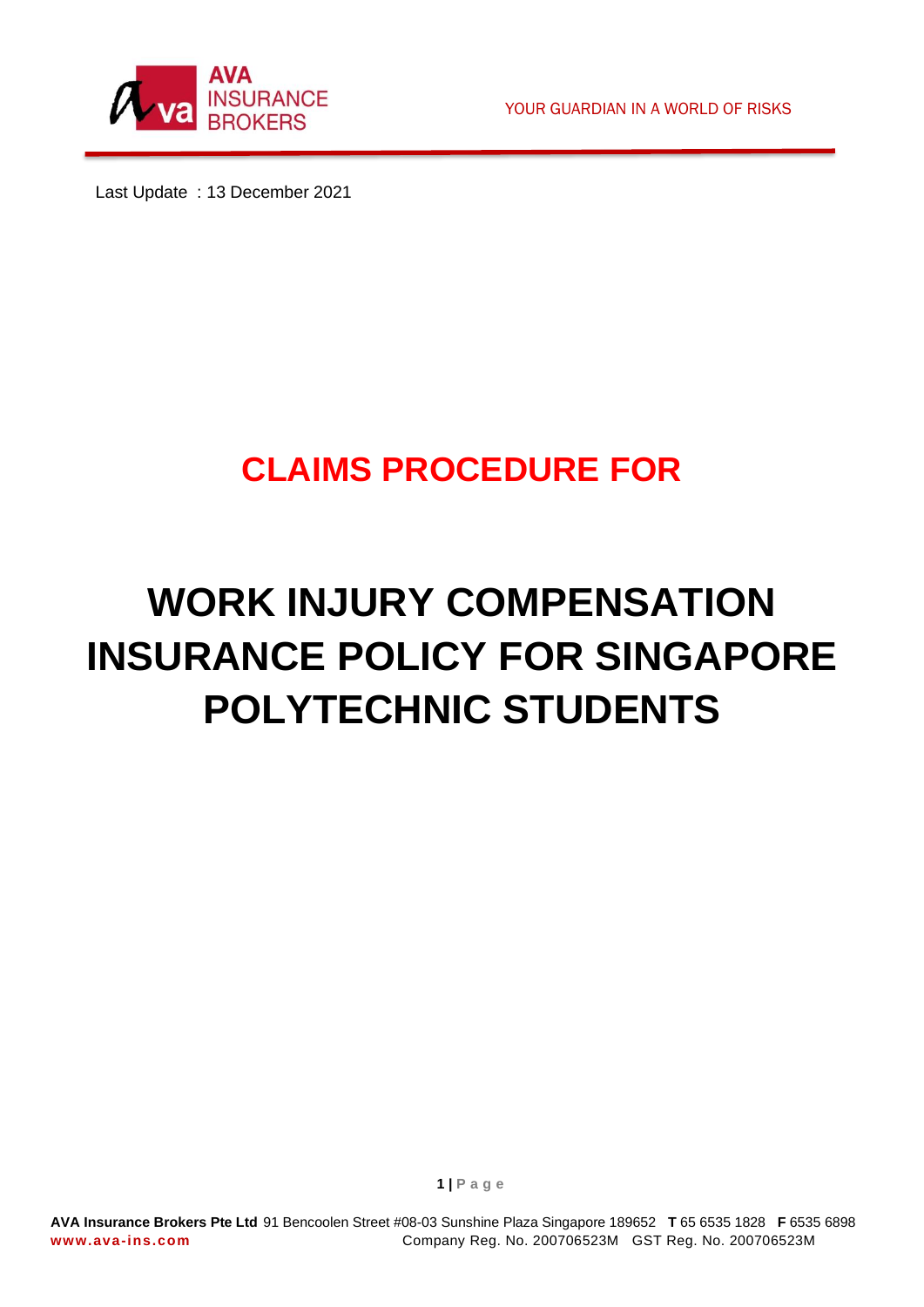



# **CONTENTS**

(Click on the header below or scroll down)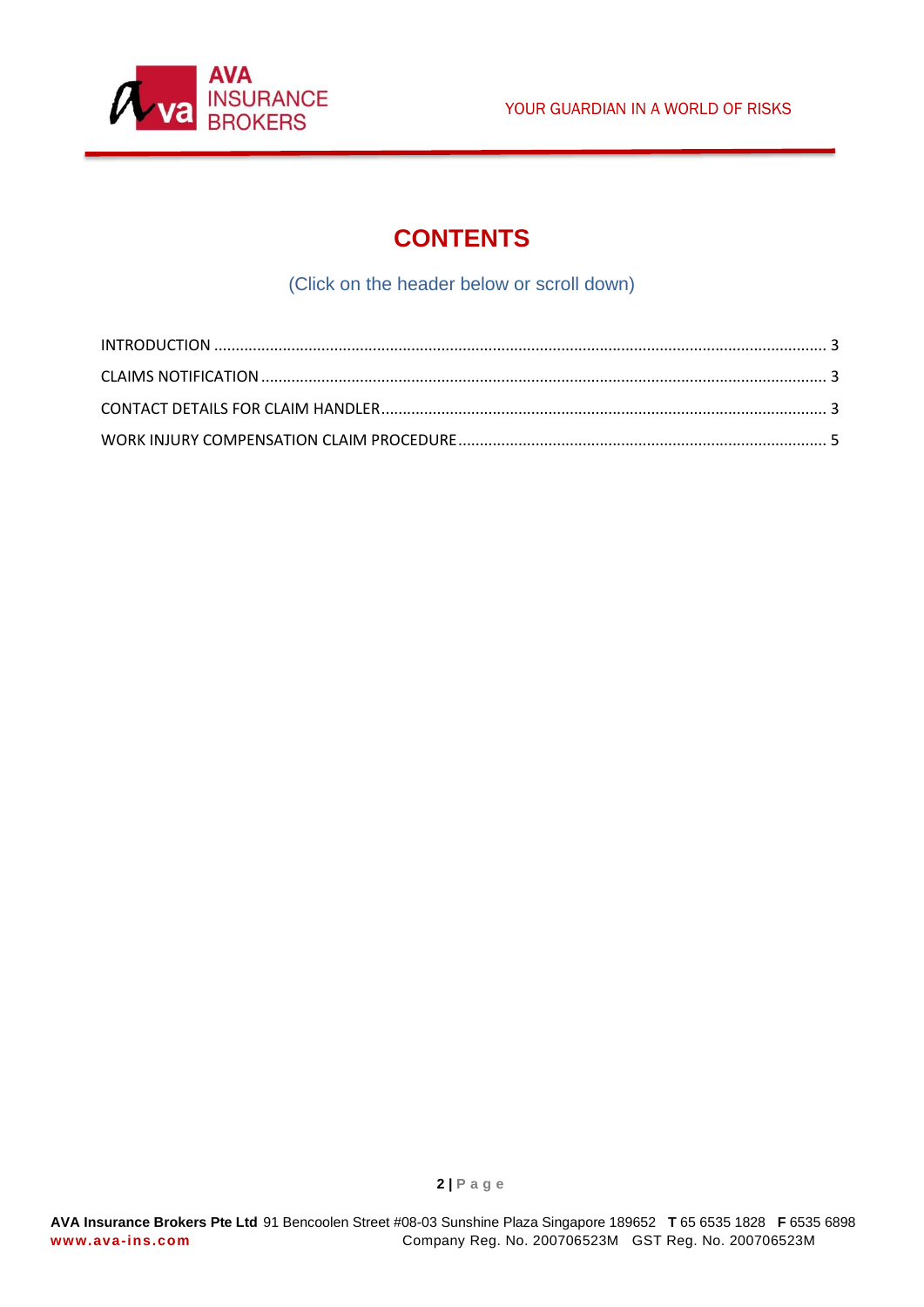

## **INTRODUCTION**

<span id="page-2-0"></span>The purpose of this Claims Manual is to facilitate prompt and proper communication between all parties to ensure efficient claims management. This will result in an immediate response to reported incidents and the swift settlement of valid claims.

<span id="page-2-1"></span>All interested parties should be provided with a copy of this manual and, whilst it does not purport to cover every situation it should provide sufficient information upon which to act.

### **CLAIMS NOTIFICATION**

Most policies if not all, has a condition which require the policyholder to notify the insurer immediately or within the stipulated period (30 days in general).

Thus, please notify AVA Insurance Brokers Pte Ltd immediately, who in turn will inform the insurer.

<span id="page-2-2"></span>Failure to do so may invalidate cover otherwise provided by the policy.

#### **CONTACT DETAILS FOR CLAIM HANDLER**

| <b>General Email</b>  | Claims_brokers@ava-ins.com                                   |
|-----------------------|--------------------------------------------------------------|
| Contact No.           | 6535 1828 (Office Hours Only & No DID)                       |
| <b>Office Address</b> | : 91 Bencoolen Street #08-03 Sunshine Plaza Singapore 189652 |

#### **Individual Emails and Contact No.**

| <b>Name</b> | <b>Email Address</b>  | Mobile No. |
|-------------|-----------------------|------------|
| Wendi Koh   | wendikoh@ava-ins.com  | 9815 9261  |
| Teo Bao Lan | baolan@ava-ins.com    | 9295 0877  |
| Aaron Chin  | aaronchin@ava-ins.com | 8126 0228  |
| Peter Wang  | peterwang@ava-ins.com | 9397 4876  |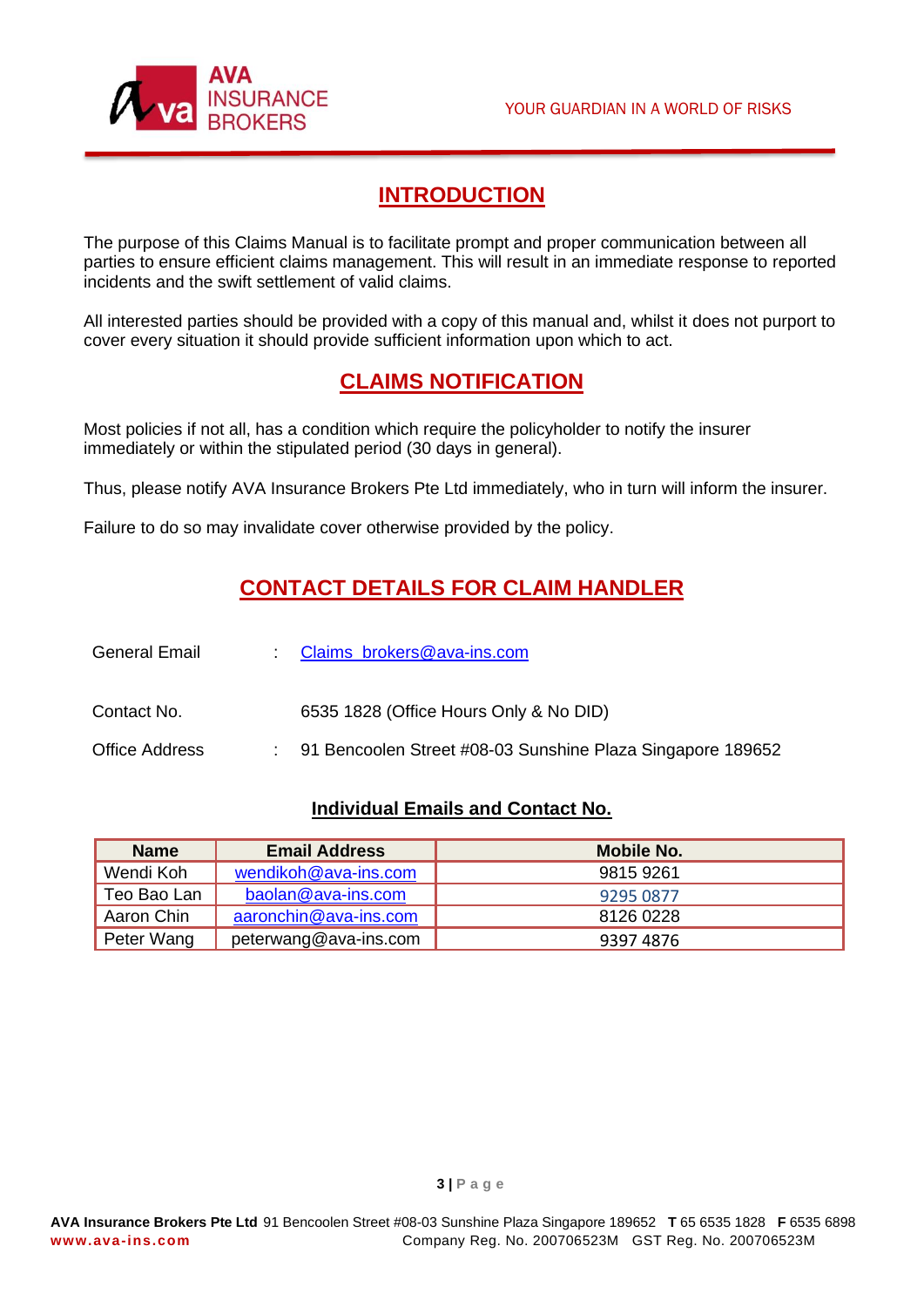

#### **Claim Handler**

| <b>Name</b> | <b>Position</b>         | <b>Type of Claims</b>                                                                                                          |
|-------------|-------------------------|--------------------------------------------------------------------------------------------------------------------------------|
| Wendi Koh.  | Claims Executive        | Work Injury Compensation and All Inpatient<br>claims (Foreign Worker Medical Insurance/Group<br>Hospital & Surgical Insurance) |
| Teo Bao Lan | Claims Executive        | Group Personal Accident, Travel and All<br><b>Outpatient Claims</b>                                                            |
| Aaron Chin  | Claims Manager          | All Classes other than the above                                                                                               |
| Peter Wang  | <b>Claims Executive</b> | Motor, Excess Recovery and Property and<br><b>Casualty Claims</b>                                                              |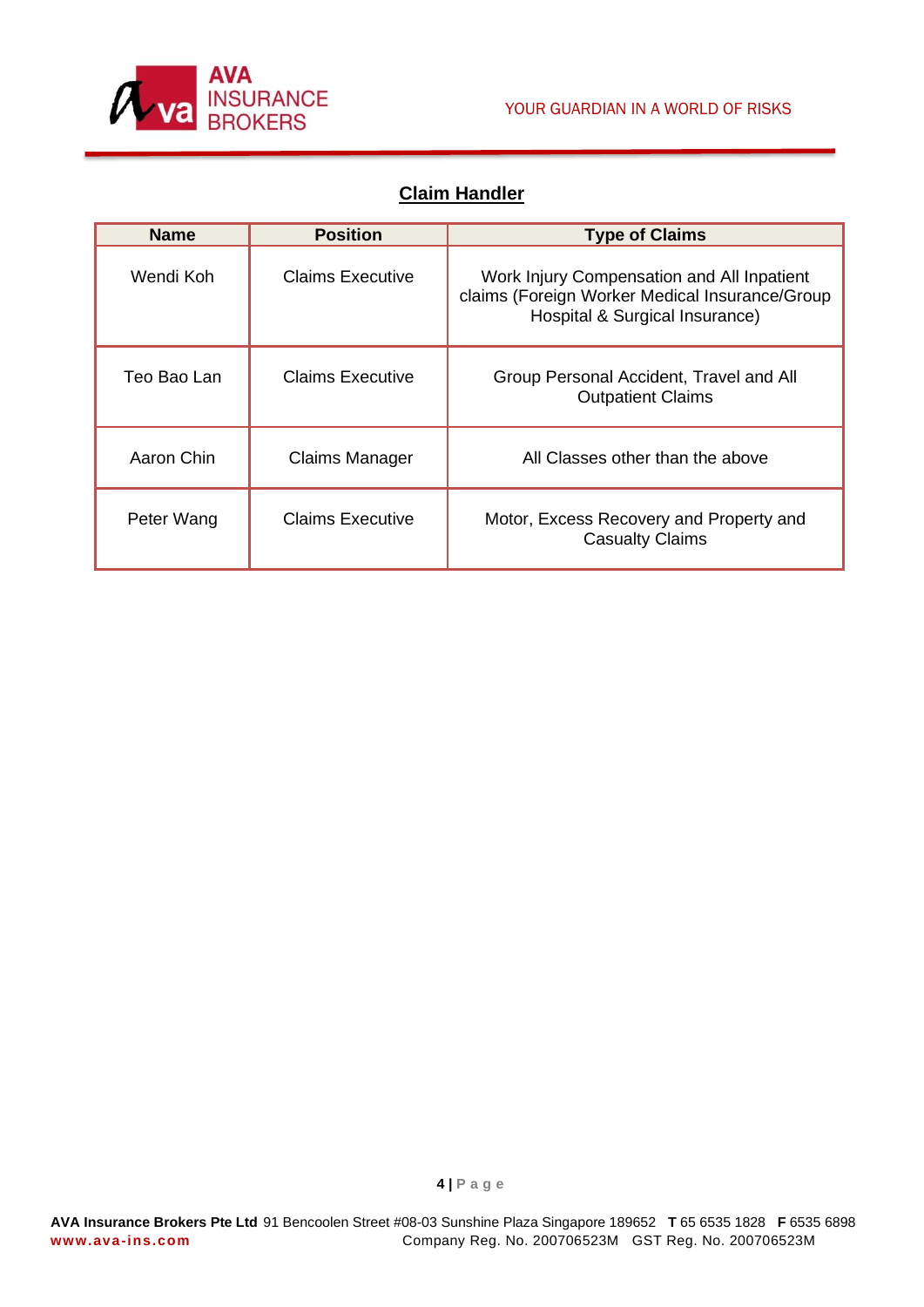

# <span id="page-4-0"></span>**WORK INJURY COMPENSATION CLAIM PROCEDURE**

#### **IMMEDIATE ACTION**

- Notify us within the Notification period (To be advised)
- For Occurrence of Death / Serious injury (however please immediately notify AVA for Insurer's investigation purpose)

#### **CLAIM DOCUMENTATION(NON-EXHAUSTIVE)**

- Completed claim form
- Placement Slip for Internship by SP
- Internal Accident Report
- Medical Bills
- Doctor's memo or Report / Inpatient discharge summary if injured employee is hospitalized.
- Medical Certificate (MC)
- Salary vouchers (If MC or light duties is given) from the month joined to the month before the accident
- Copy of Injured employee's identity Card.

#### **CLAIM PROCEDURE**

- 1. Complete the Insurer's claim form
- 2. Submit the completed claim form and the above document to AVA.
- 3. Insurer will review the claim, compute the AME (Average Monthly Earning) before offering the settlement amount.
- 4. Upon written confirmation to proceed with settlement amount, insurer will proceed with disbursement to claimant (Student) as per the preferred mode of payment.

#### **TYPE OF MEDICAL INSTITUTIONS**

Any treatment by Singapore-registered medical doctors that are medical practitioners registered under the Medical Registration Act (Cap 174), which include GP/SP (General Practitioner/Specialist) Clinics, Polyclinics, Private or Government Hospitals.